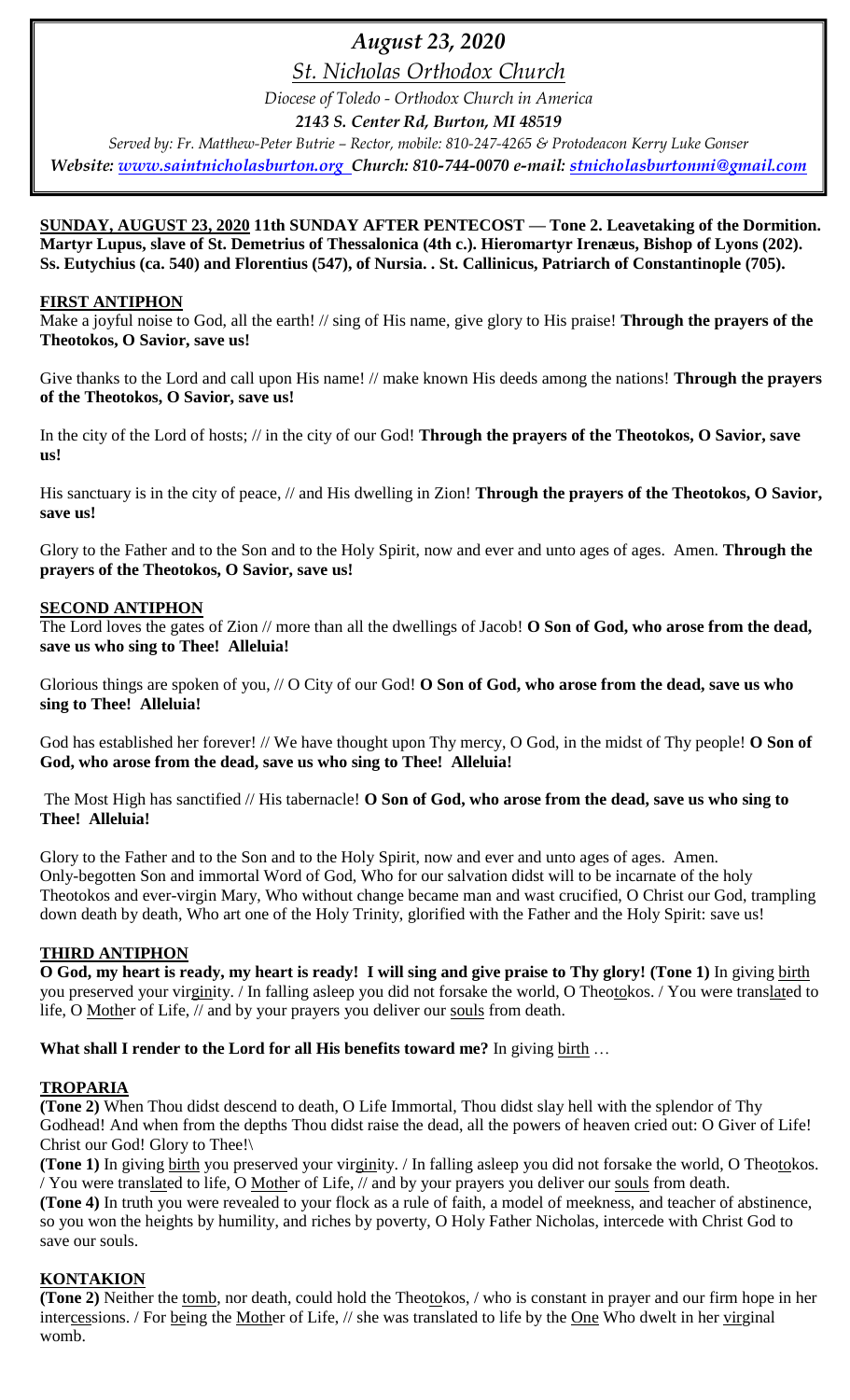*The Prokeimenon in the Second Tone:* **The Lord is my strength and my song. He has become my salvation.** *v.* **The Lord has chastened me sorely, but He has not given me over to death.**

**THE FIRST EPISTLE OF THE APOSTLE PAUL TO THE CORINTHIANS (9:2-12)** *Brethren:* If to others I am not an apostle, at least I am to you; for you are the seal of my apostleship in the Lord. This is my defense to those who would examine me. Do we not have the right to our food and drink? Do we not have the right to be accompanied by a wife, as the other apostles and the brothers of the Lord and Cephas? Or is it only Barnabas and I who have no right to refrain from working for a living? Who serves as a soldier at his own expense? Who plants a vineyard without eating any of its fruit? Who tends a flock without getting some of the milk? Do I say this on human authority? Does not the law say the same? For it is written in the law of Moses, "You shall not muzzle an ox when it is treading out the grain." Is it for oxen that God is concerned? Does he not speak entirely for our sake? It was written for our sake, because the plowman should plow in hope and the thresher thresh in hope of a share in the crop. If we have sown spiritual good among you, is it too much if we reap your material benefits? If others share this rightful claim upon you, do not we still more? Nevertheless, we have not made use of this right, but we endure anything rather than put an obstacle in the way of the gospel of Christ.

### *Alleluia, Tone 2*

*v.* **May the Lord hear you in the day of trouble; may the name of the God of Jacob protect you.** *v.* **O Lord, save the king and hear us in this day in which we call upon You.**

**THE HOLY GOSPEL ACCORDING TO MATTHEW (18:23-35)** At that time, Jesus said to Peter: "Therefore the kingdom of heaven may be compared to a king who wished to settle accounts with his servants. When he began the reckoning, one was brought to him who owed him ten thousand talents; and as he could not pay, his lord ordered him to be sold, with his wife and children and all that he had, and payment to be made. So the servant fell on his knees, imploring him, 'Lord, have patience with me, and I will pay you everything.' And out of pity for him the lord of that servant released him and forgave him the debt. But that same servant, as he went out, came upon one of his fellow servants who owed him a hundred denarii; and seizing him by the throat he said, 'Pay what you owe.' So his fellow servant fell down and besought him, 'Have patience with me, and I will pay you.' He refused and went and put him in prison till he should pay the debt. When his fellow servants saw what had taken place, they were greatly distressed, and they went and reported to their lord all that had taken place. Then his lord summoned him and said to him, 'You wicked servant! I forgave you all that debt because you besought me; and should not you have had mercy on your fellow servant, as I had mercy on you?' And in anger his lord delivered him to the jailers, till he should pay all his debt. So also my heavenly Father will do to every one of you, if you do not forgive your brother from your heart."

### **INSTEAD OF "IT IS TRULY MEET…"**

The angels, as they looked upon the Dormition of the Virgin, were struck with wonder, seeing how the Virgin went up from earth to heaven! The limits of nature are overcome in you, O Pure Virgin: for birthgiving remains virginal and life is united to death! A virgin after childbearing and alive after death! You ever save your inheritance, O Theotokos!

### **COMMUNION HYMN**

I will receive the cup of salvation and call on the name of the Lord. Alleluia! Alleluia! Alleluia!

**The Dormition of the Theotokos** On the 15th of the month, we celebrate the **Dormition**, or the **translation to heaven**, of our All Glorious Sovereign Lady, **the Mother of God and Ever-Virgin Mary,** a feast we continue to celebrate until August 23.

When it pleased Christ our God to call His mother to Him, He sent an angel three days beforehand, to give her this news: Coming to her, the angel said to her who is full of grace: "This is what your Son says: 'The time has come to call My mother to Me.' Do not be afraid at this news, but rather rejoice, for you are going to eternal life." Welcoming this message with great joy, the Mother of God, filled with an ardent desire to rise up to her Son, went to the Mount of Olives to pray there in tranquility, as she often did. An amazing miracle was then wrought: at the moment when the All-Holy reached the top of the hill, the trees planted there bent their branches, bowing down and glorifying the Queen of the world like reason-endowed servants.

After having prayed, the All-Holy returned home to Mount Zion. When she went into the house, it suddenly began to shake. Giving thanks to God, she had, the house-lamps lit and called together her kinsfolk and friends. She herself set everything in order, prepared her deathbed and gave orders that all be made ready for her funeral. To the women who came at her summons, she revealed the news of her departure to heaven and, as proof, gave them the palm branch, the symbol of victory and incorruptibility, that the angel had given her. Still held by the bonds of the world, her companions heard this news with copious tears and groans, begging the Mother of God not to leave them orphaned. She reassured them, saying that she was indeed going to heaven but would nonetheless continue to protect both them and the whole world by her prayers. At these words, the women stopped their weeping and hastened to make the preparations. The All-Holy also told them to give the only two robes that she possessed to two poor widows who were her constant companions and friends.

She had scarcely spoken these words when the house was shaken once again by a noise like thunder, and it was filled with clouds, bearing the Apostles, assembled from the furthest parts of the world. It was thus that the whole Church, in their persons, was mystically present to celebrate the funeral of its sovereign Lady. To the choir of the Apostles was joined that of the Hierarchs such as Saint Hierotheus (4 Oct.), Saint Dionysius the Areopagite (3 Oct.) and Saint Timothy (22 Jan.). Their eyes full of tears, they said to the Mother of God: "If you were to stay in the world and live among us, we would, of course, have great consolation, O Lady, as it would be as though we saw your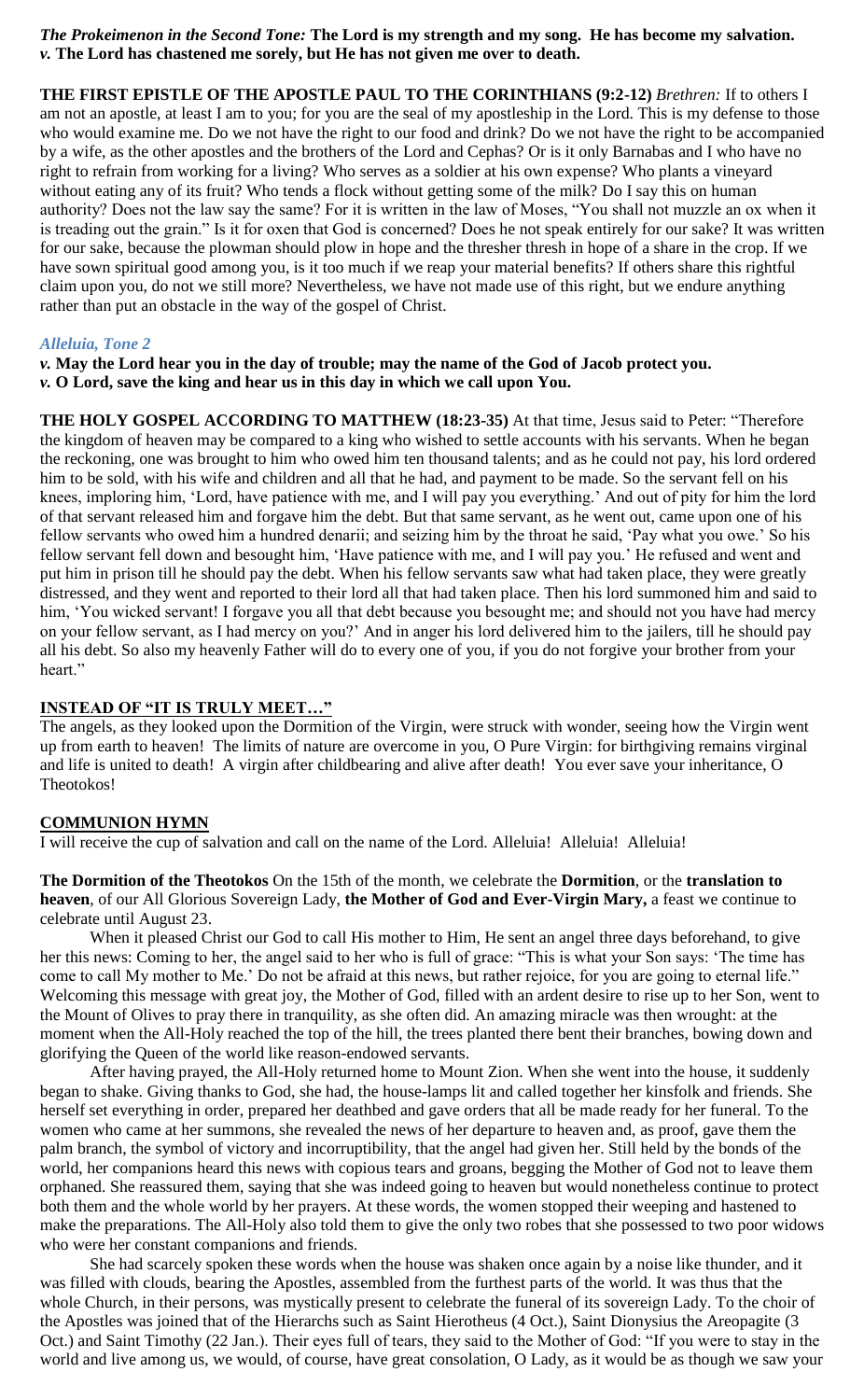Son and our Master. But as it is now according to His will that you are taken to heaven, we are weeping and lamenting as you see. But we rejoice at all that has been arranged for you.' She replied: 'O you disciples and friends of my Son and my God, do not turn my joy to sorrow but bury my body and keep it in the position that I shall take on my deathbed."

At these words, Saint Paul, the chosen vessel, arrived in his turn. He threw himself at the feet of the All-Holy to venerate her, and addressed this praise to her: "Rejoice, O Mother of Life and object of my preaching, for although I never saw Christ in the flesh, it is Him, in seeing you, that I believe I behold."

After having made her last farewells to all those present, the All Immaculate laid herself down on her deathbed, settling her body as she wished it, and offered ardent prayer to her Son for the preservation of peace in the whole world. Then, having given her blessing to the Apostles and hierarchs, she, with a smile, peacefully gave her soul, white and more resplendent than any light, into the hands of her Son and her God, who had appeared together with the Archangel Michael and a host of angels. Her death came about with no suffering or anguish, as her childbearing had been without pain.

Peter, the leader of the Apostles, then intoned the funeral hymn and his companions took up the bier, preceded by others present who carried torches and accompanied the cortege with their chanting. Saint John the Theologian was at their head, holding the palm of victory in his hand and followed in silence by the crowd of disciples. Angels could also be heard, joining their voices to those of men, so that heaven and earth were entirely filled with this threnody (hymn of lament) in honour of the sovereign Lady of the world. The air was purified by the ascending of her soul, the earth was sanctified by the burial of her body, and many of the sick recovered their health.

Not being able to bear this sight, the leaders of the Jews aroused the people and sent them to overturn the bier bearing the life-giving body. But divine justice forestalled their dark design, and they were all struck with blindness. One of them, the priest Jephoniah, who, with greater daring, had succeeded in laying hands on the holy bier, also had his hands cut off at the elbow by the sword of divine wrath, and his severed arms hung on the bier, presenting a pitiable sight.

Brought to repentance by the punishment, Jephoniah wholeheartedly embraced the Faith; and, at a word from Peter, he was healed and became for his companions an instrument of salvation and healing. When he was given a branch of the Mother of God's palm, he laid it on the eyes of his companions and healed, at one and the same time, their physical and spiritual blindness.

Arriving in the Garden of Gethsemane, the Apostles buried the most holy body of the Mother of God and remained there for three days, their prayers unceasingly being accompanied by angelic hymns. In conformity with a disposition of divine Providence, one of the Apostles (Thomas, according to some), was not at the funeral.

He only reached Gethsemane on the third day, and was unconsolable at not having a last sight of the deified body of the All-Holy. The Apostles therefore, with one accord, decided to open the tomb in order to let him venerate the holy body. When they raised the stone that closed the entrance, they were all filled with amazement on finding that the body had disappeared and that only the shroud remained, empty and keeping the shape of the body. It was an irrefutable proof of the translation to heaven of the Mother of God: her resurrection and the ascension of her body, united again with her soul, above the skies in the close company of her Son, to be our representative and advocate before God.' Mary, 'daughter of Adam' but having become truly 'Mother of God' and 'Mother of Life' in giving birth to Him who is the Fullness of Life (cf Jn 14:6) thus passed through death. But her death was no dishonour, for, overcome by Christ, Who submitted to it by His own will for our salvation, the condemnation of Adam became a 'lifegiving death' and the principle of a new existence. And the tomb of Gethsemane, as well as the Holy Sepulchre, appeared as a 'bridal chamber' where the wedding feast of incorruptibility is made radiant.

It 'was fitting, indeed, that, conforming in all things to Christ our Saviour, the most holy Virgin should follow all the paths trodden by Christ to spread sanctification throughout our nature. After having followed Him in His Passion and having 'seen' His Resurrection, she now had the experience of death. As soon as she was parted from the body, her most pure soul found itself united with divine Light; and her body, having lain a short time in the earth, was soon raised by the grace of the risen Christ. This 'Spiritual Body,' was received into heaven as the tabernacle of God-became-Man, as the throne of God. It is the most significant part of the Body of Christ, and had often been likened by the holy Fathers as the Church itself, the dwelling-place of God among men, the first-fruits of our future state and the source of our divinisation. Through the womb of Mary most chaste, the Mother of God, the Kingdom of heaven has been opened to us, and this is why her translation to heaven is a cause of joy for all believers, having thus acquired a guarantee that, in her person, it is the whole of human nature, having become a Christ-bearer, that is called to abide in God.

This feast was fixed on 15 August and made obligatory in the whole of the East by Emperor Maurice (582- 602). The practice spread widely, thanks to the eulogies given by the holy fathers and great Church orators on this feast: Ss Andrew of Crete, John Damascene, Germanos of Constantinople, Theodore the Studite, Gregory Palamas, etc.

Source: *The Synaxarion, The Lives of the Saints of the Orthodox Church* Compiled by Hieromonk Makarios of Simonos Petra Monastery

### **The holy Gospel according to John 21:15-25 (11th Matins Gospel)**

So when they had eaten breakfast, Jesus said to Simon Peter, "Simon, son of Jonah, do you love (*agapas*) Me more than these?" He said to Him, "Yes, Lord; You know that I love (*philo*) You." He said to him, "Feed My lambs." He said to him again a second time, "Simon, son of Jonah, do you love (*agapas*) Me?" He said to Him, "Yes, Lord; You know that I love (*philo*) You." He said to him, "Tend My sheep." He said to him the third time, "Simon, son of Jonah, do you love (*phileis*) Me?" Peter was grieved because He said to him the third time, "Do you love (*fileis*) Me?" And he said to Him, "Lord, You know all things; You know that I love (*philo*) You." Jesus said to him, "Feed My sheep. Most assuredly, I say to you, when you were younger, you girded yourself and walked where you wished; but when you are old, you will stretch out your hands, and another will gird you and carry you where you do not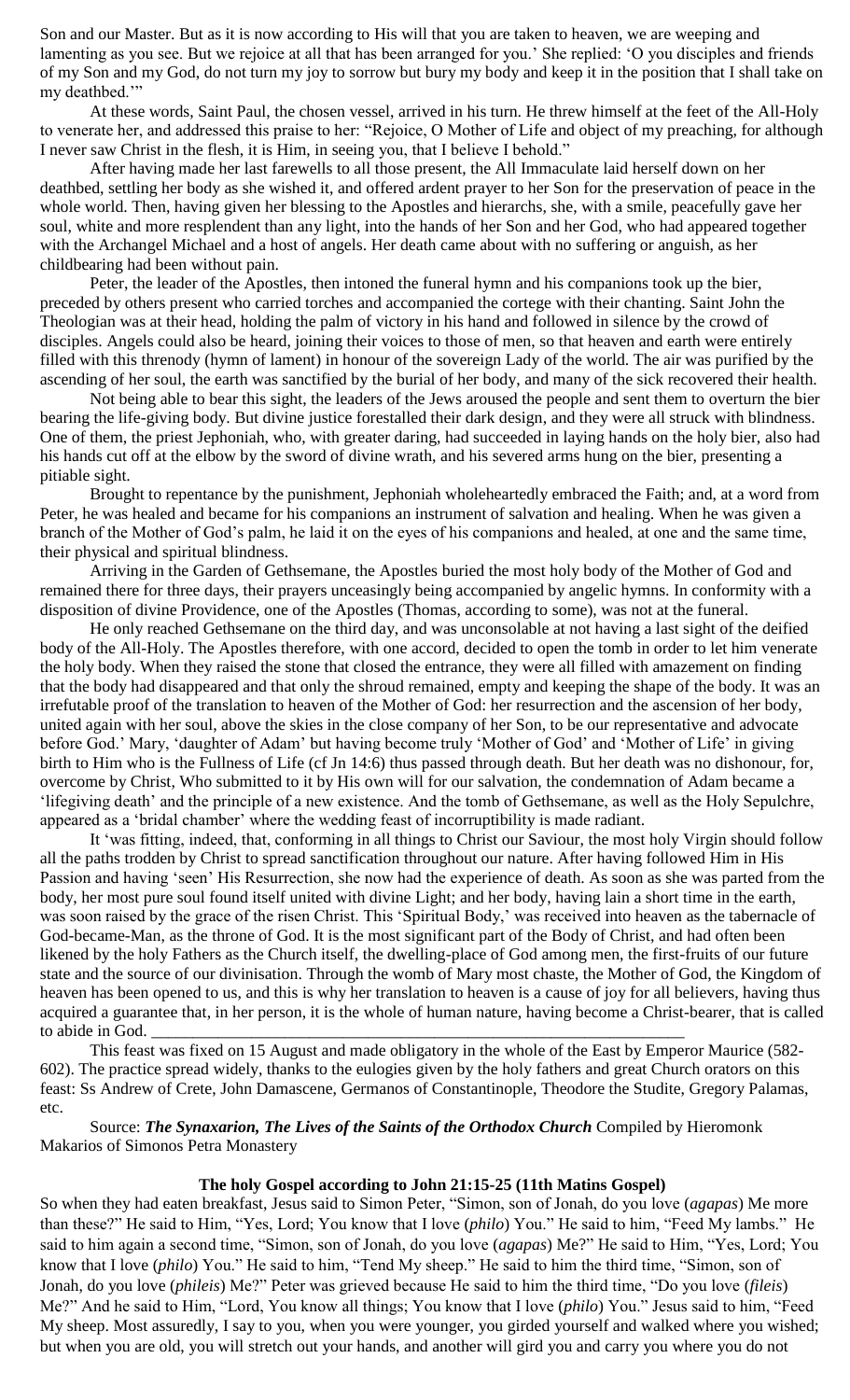wish. This He spoke, signifying by what death he would glorify God. And when He had spoken this, He said to him, "Follow Me." Then Peter, turning around, saw the disciple whom Jesus loved following, who also had leaned on His breast at the supper, and said, "Lord, who is the one who betrays You?" Peter, seeing him, said to Jesus, "But Lord, what about this man?" Jesus said to him, "If I will that he remain till I come, what is that to you? You follow Me." Then this saying went out among the brethren that this disciple would not die. Yet Jesus did not say to him that he would not die, but, "If I will that he remain till I come, what is that to you?" This is the disciple who testifies of these things, and wrote these things; and we know that his testimony is true. And there are also many other things that Jesus did, which if they were written one by one, I suppose that even the world itself could not contain the books that would be written. Amen.



# **CANDLE INTENTIONS FOR THE HEALTH AND BLESSINGS OF**

Fr. Matthew Happy Birthday & blessings The Control of the Dorothy Goodman Good health to Anna Branoff, Angelo Popoff  $\&$  all of our kids and grandkids Angelo  $\&$  Christine Danny Krigner health & blessings Teta Dorothy Fr. Tom, Fr. Don, Fr. Paul, Fr. Anthony, Fr. Robert, Aaron, Milica, Calvin, Larry, Helen, Angelo, Joan, Peggy, Bob, Angelo, Christine, Dorothy, Anna, Irene, Allen, Deborah, Luba, Kosta, Stojan, Mira, Bosa, Christopher, Allison, Jeanette, Katheryn, Joseph, Ted, Marlene, Gladys, all the parishioners of St. Nicholas, my family & friends. Joe Tome Special Intention Joe Tome

## **CANDLE INTENTIONS FOR BLESSED REPOSE**

Blessed Repose to Carl Brayan & Fred Oginsky Angelo & Christine Blessed Repose to our grandsons Andrew Panoff (2 yrs. Aug.  $18<sup>th</sup>$ ) & Matthew (10 mo. Aug.  $16^{th}$ ) Baba & Dedo Blessed Repose~Memory Eternal for our mother & grandmother Rose Goodman (1 yr. Aug.  $27<sup>th</sup>$ ) Dennis, Eileen, Steve & Ben Fred Oginsky Blessed Repose~Memory Eternal Dorothy Goodman Carl Brayan Blessed Repose~Memory Eternal Dorothy Goodman Rose Goodman Blessed Repose~Memory Eternal (1 yr.) Dorothy Goodman Fr. Raphael Biernacki Blessed Repose~Memory Eternal (14 yrs. Aug. 23) Dorothy Goodman<br>Anna Branoff Blessed Repose~Memory Eternal Dorothy Goodman Anna Branoff Blessed Repose~Memory Eternal

# **ETERNAL LIGHT AT THE ALTAR**

Health & blessing for the Bakousidis family & everyone around the world Lena & Gerry Bakousidis

းန္ပြားေပးန္ပြားေပးန္ပြားေပးန္ပြားေပးန္ပြားေပးန္ပြားေပးန္ပြားေပးန္ပြားေပးန္ပြားေပးန္ပြားေပးန္ပြားေပးန္ပြားေ

**Welcome to everyone joining us via our YouTube channel:** *[St Nicholas Orthodox Church Burton.](https://www.youtube.com/channel/UC59tV-Re443z-GCoETAUvfA)* If at the time of the divine services you cannot access the livestream, please check out [St. Mary Magdalene Church](https://www.youtube.com/channel/UClHAqZrWkXdYELujbbIslHg) or St George [Church](https://www.youtube.com/channel/UCpLWfxMIJK4uQOV41ekE6Wg/videos?view=2&flow=grid) or [Assumption Church](https://www.facebook.com/AssumptionGrandBlanc/) for their livestreams.

**ARCHBISHOP ALEXANDER** on August 18, 2020 has given his blessing for the parishes of the Diocese to move to 100% physical distancing capacity where permitted by the civil authorities. The governor's executive order No. [2020-160](https://www.michigan.gov/whitmer/0,9309,7-387-90499_90705-535195--,00.html) provides "14. Consistent with prior guidance, neither a place of religious worship nor its owner is subject to penalty under section 17 of this order for allowing religious worship at such place. No individual is subject to penalty under section 17 of this order for engaging in religious worship at a place of religious worship." Therefore we are permitted to have 16 households in church and 16 households in the fellowship hall for divine services mindful that, if circumstances change, we may have to go back to fewer households for services.

# **MEMORY ETERNAL- CHRIST IS RISEN**!

**Fred D. Oginsky**, father of Anthony & Lucinda, brother of Frank, Robert, James, Joseph, Nicholas & Joanne fell asleep in the Lord August 14. He was preceded in death by parents Joseph & Mary, brothers Paul, Douglas, Peter Helen & Norma. Swartz Funeral Home handled the arrangements with the funeral at church on August 18 with burial at Sunset Hills Cemetery. You may view his obituary [here.](https://www.swartzfuneralhomeinc.com/obituary/fred-oginsky) May he rest in the light of Christ's face. Bog da prosti. Memory eternal. Christ is risen!

**Carl S. Brayan**, father of Jill & Gregory (Jennifer), fell asleep in the Lord August 15. He was preceded in death by wife Vera lee, his parents, brothers Peter & Boris and sister Anna Popoff. Swartz Funeral Home handled the arrangements with the funeral at church on August 19 with burial at Evergreen Cemtery. You may view his obituary [here.](https://www.swartzfuneralhomeinc.com/obituary/carl-bryan) May he rest in the light of Christ's face. Bog da prosti. Memory eternal. Christ is risen!

**Anna (Anastasia) Branoff** fell asleep in the Lord August 19. Brown Funeral Home is handling arrangements. No visitation or Parastas at the funeral home. Saturday, August 29 at 10 am visitation at church, 11 am funeral followed by burial at Sunset Hills Cemetery. You may view her obituary [here.](https://www.dignitymemorial.com/obituaries/grand-blanc-mi/anna-branoff-9318382) May she rest in the light of Christ's face. Bog da prosti. Memory eternal. Christ is risen!

**CONFESSIONS** The sacrament of Confession is offered on Saturdays after Vespers and by appointment.